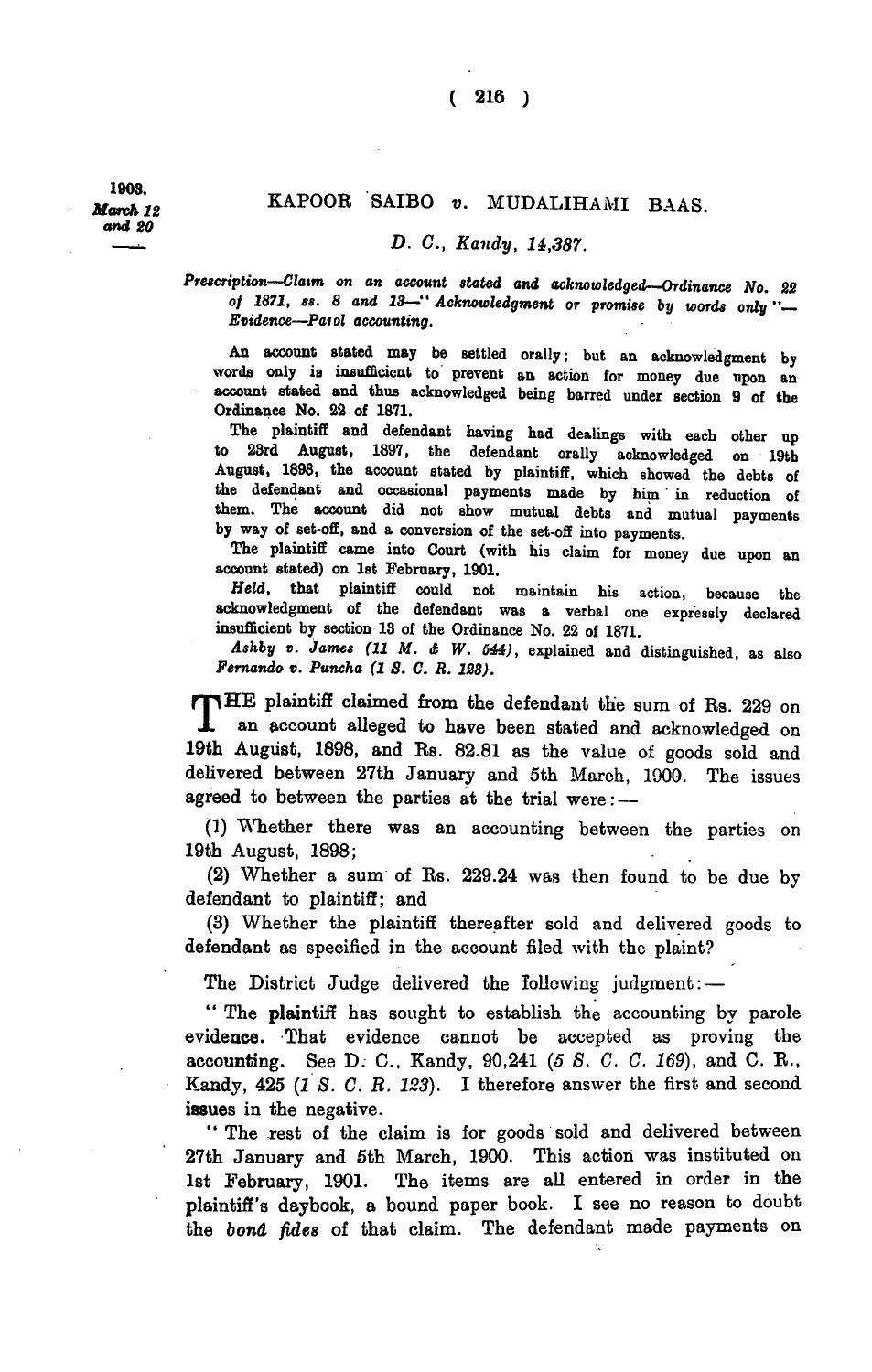account aggregating Rs. 60 on the 27th January, 15th February, and 9th August, 1900. The balance due is Rs. 82.76.

" I give the plaintiff judgment for Rs. 82.76, with interest thereon at the rate of 9 per cent, per annum from this date till payment, with costs of an action in the Court of Requests, and at the same time order him to pay to the defendant the amount of the costs which he has been made to incur by the action being brought in this Court. "

The plaintiff appealed. The case was argued on 12th March, 1903.

*Van Langenberg,* for appellant.

*Bawa,* for respondent.

*Cur. adv. vult.* 

20th March, 1903. MONCREIFF, J.—

The following dates are material:—23rd August, 1897, lastdealing between the parties on the old account; 19th August, 1898, alleged account stated; 27th January, 1900, first dealing on the new account; 1st February, 1901, action instituted.

The plaintiff sued for goods sold and delivered and on an account stated. For goods sold and delivered between 27th January and 5th March, 1900, he recovered Rs. 82.76. So far the Judge's decision may be accepted.

The rest of the claim was on an account stated for goods supplied on or before the 23rd August, 1897. If the claim had been put forward as for goods sold and delivered, it would have been prescribed, because the action was not instituted until the 1st February, 1901; but it is said to be taken out of the Ordinance by an account alleged to have been stated between the parties on the 19th August, 1898. If an account was so stated, this part of the claim would, it is said, fall within section 8 of the Prescription Ordinance, No. 22 of 1871, and could only be prescribed after a delay of three years. On the stating of an account a new and distinct cause of action arises; the plaintiff is said to be thus relieved from proof of the materials on which the account is stated; and in fact it is supposed that the consideration for the account is the setting off of liabilities on each side, and the relief from the necessity for retaining proof of them. The advantage of a definite agreement as to the sum due is sufficient consideration.

This account stated was oral. It is none the less an account stated, if proved. " But," says the defendant, " the account stated, although good in law, cannot be used to defeat the terms of section 9 of the Prescription Ordinance. Even if I did owe the plaintiff money for goods sold and delivered, prescription has run, and it is 2 F

1908. *March IS and 20.*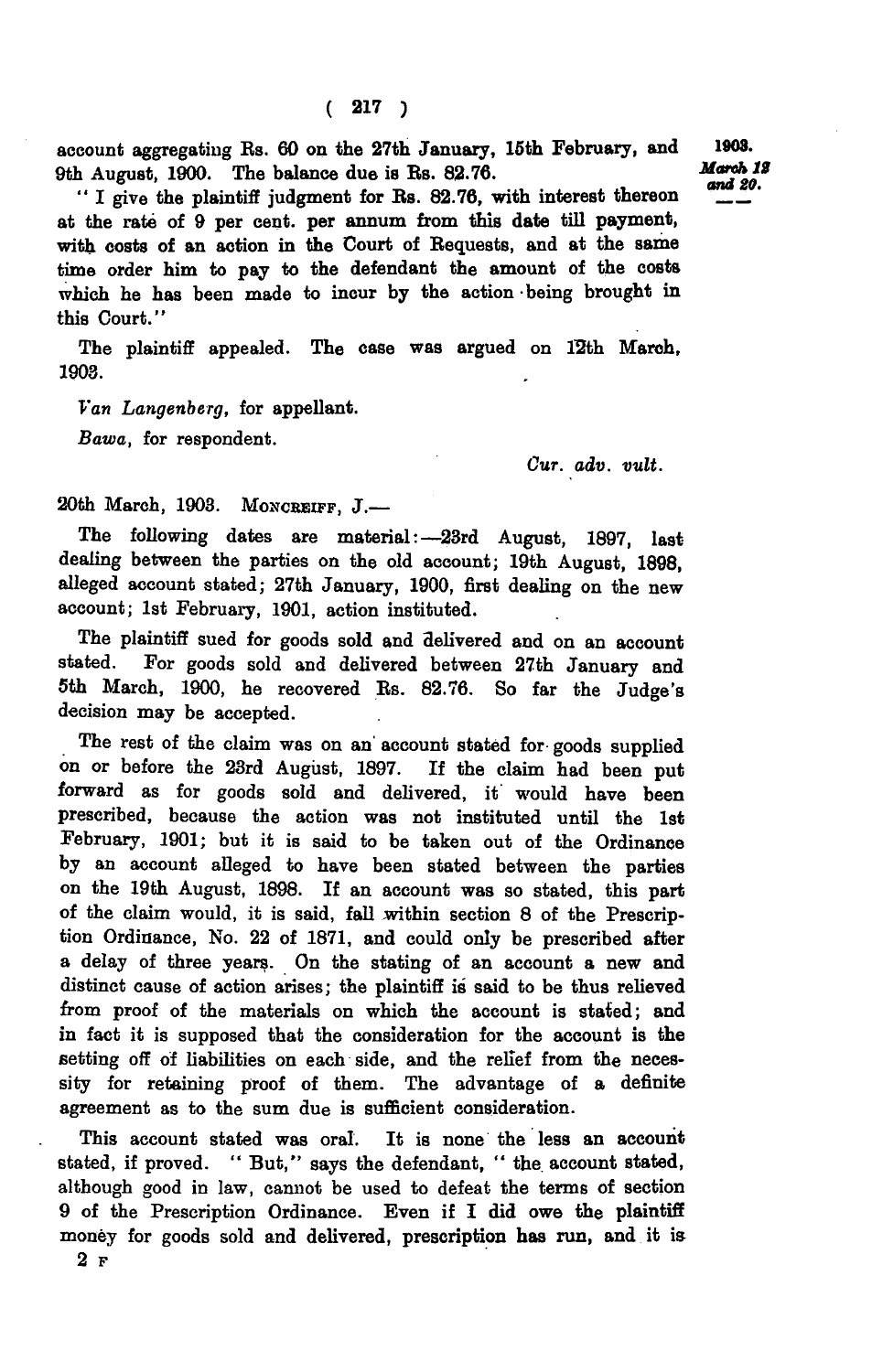1903. not to be defeated by evidence of an oral acknowledgment or March 12 promise on my part." He urges that, by section 13 of the Ordiand 20. nance—in any of the forms of action referred to in sections 6 to 12— MONCREIPF. no acknowledgment or promise by words only shall be deemed J. evidence of a new or continuing contract, whereby to take the case out of the operation of the enactments contained in the said sections or any of them, or to deprive any party of the benefit thereof, unless such acknowledgment shall be made or contained by or in some writing to be  $(?)^*$  signed by the party chargeable, or some agent duly authorized to enter into such contract on his behalf.

> If this claim is brought on a valid account stated, the plaintiff is not suing for goods sold and delivered, nor in **a** sense possibly upon any acknowledgment of liability for, or promise to pay for goods sold or delivered, nor upon a continuing contract. He is suing upon a new contract, upon a new cause of action which is independent of his liability to pay for goods sold and delivered. Now, this new contract is not to be proved by an " acknowledgment or promise by words only." That is admitted, it cannot be denied; but it is said that the " acknowledgment or promise " in the Ordinance refers to cases where there is **only** one side of the account.

It was admitted in *High-more v. Primrose (5 M. &* W\_ *67),*  Laycock v. Pickles (4 B. & S. 506), and other cases, that an account showing one item might be an account stated; and it would seem to have been thought by some Judges that in such **a** case, and even when the debtor is given credit for payments **on** account, the account verbally stated is a promise or acknowledgment by words only within the Ordinance, although **the case is** different where cross items appear and are struck **off** until **a** balance is found. That seems to be the view of **the** authorities **taKen** by Clarence, J., in *Fernando v. Puncha (1 S. G. R. 123).* See also *Fernando v. Apponsu Baas (5 8. G. G. 169).* It **is** flatly laid down in *Ashby v. James (1843), 11 M. & W. 543,* **that** Lord Tenterden's Act (9 Geo. 4. C. 14 S. 1) does not apply to the case of an account stated, where there are items **on** both sides. The words of our section are identical with those in Lord Tenterden's Act. No reason is given for this opinion, and I confess I find it difficult to say that on oral account stated upon cross-transactions is not a promise or acknowledgment **within** the terms **of** our Ordinance. It would appear however that, although in this **case**  credit was given to the defendant for payments, there were **no** 

<sup>•</sup> The words " to be " in the Ordinance seems to be a misprint for " duly."—ED.